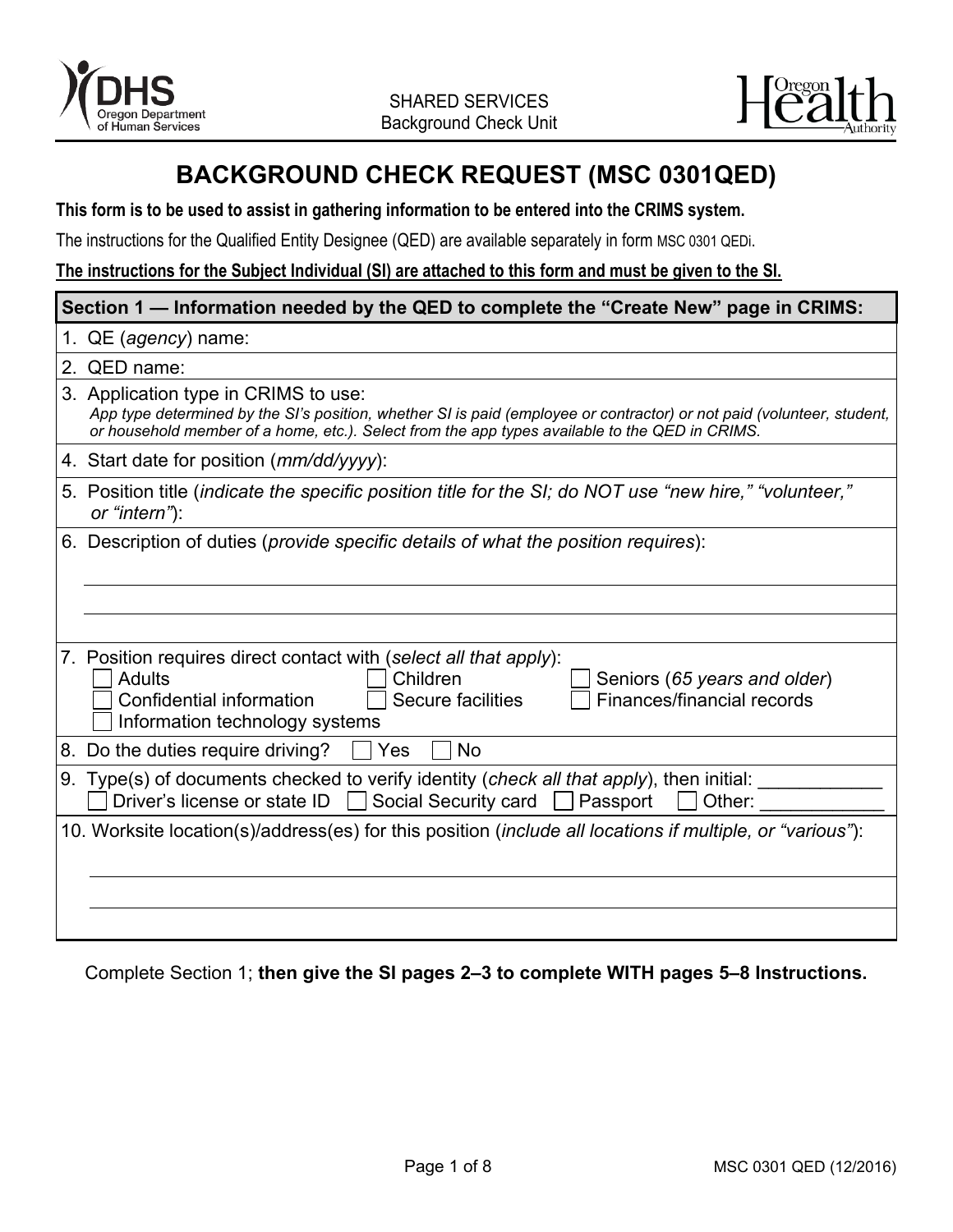# **Instructions for this form are on pages 5–8. If not received, contact the agency where you are applying.**

| Section 2 - To be completed by the SI. READ INSTRUCTIONS CAREFULLY.                                      |                                                                |                                                                                                                                                                                       |                         |                                          |          |  |                 |        |  |
|----------------------------------------------------------------------------------------------------------|----------------------------------------------------------------|---------------------------------------------------------------------------------------------------------------------------------------------------------------------------------------|-------------------------|------------------------------------------|----------|--|-----------------|--------|--|
|                                                                                                          |                                                                | 11. Individual name (last/first/middle):                                                                                                                                              |                         |                                          |          |  |                 |        |  |
| 12. Social Security number (optional):                                                                   |                                                                |                                                                                                                                                                                       |                         | 13. Date of birth ( <i>mm/dd/yyyy</i> ): |          |  |                 |        |  |
| 14. Email address:                                                                                       |                                                                |                                                                                                                                                                                       |                         | 15. Gender:<br>Female<br>Male            |          |  |                 |        |  |
| 16. Driver license ID:                                                                                   |                                                                |                                                                                                                                                                                       |                         |                                          |          |  |                 |        |  |
|                                                                                                          | State:<br>Number:                                              |                                                                                                                                                                                       |                         |                                          |          |  |                 |        |  |
| 17. Aliases/other names used:                                                                            |                                                                |                                                                                                                                                                                       |                         |                                          |          |  |                 |        |  |
| 18.                                                                                                      |                                                                | Check only if you prefer correspondence be sent to your residential or mailing address<br>(rather than an email address).                                                             |                         |                                          |          |  |                 |        |  |
| 19. Residence street address:                                                                            |                                                                |                                                                                                                                                                                       |                         |                                          |          |  |                 |        |  |
| City:                                                                                                    |                                                                |                                                                                                                                                                                       |                         | State:                                   |          |  | ZIP code:       |        |  |
| Mailing address:                                                                                         |                                                                | Same as residence                                                                                                                                                                     |                         |                                          |          |  |                 |        |  |
| City:                                                                                                    |                                                                |                                                                                                                                                                                       |                         | State:                                   |          |  | ZIP code:       |        |  |
| 20. Home phone:                                                                                          |                                                                |                                                                                                                                                                                       |                         | Mobile phone:                            |          |  |                 |        |  |
| Yes                                                                                                      |                                                                | 21. During the last five (5) years, have you been outside of Oregon for 60 days in a row or more?<br>No If yes, complete the following for each residence in the past five (5) years: |                         |                                          |          |  |                 |        |  |
| Date (mm/dd/yy)                                                                                          |                                                                |                                                                                                                                                                                       |                         |                                          |          |  | Name(s) used at |        |  |
| Start:                                                                                                   | End:                                                           | City:                                                                                                                                                                                 |                         | State:                                   | Country: |  | this residence: |        |  |
|                                                                                                          |                                                                |                                                                                                                                                                                       |                         |                                          |          |  |                 |        |  |
|                                                                                                          |                                                                |                                                                                                                                                                                       |                         |                                          |          |  |                 |        |  |
|                                                                                                          |                                                                |                                                                                                                                                                                       |                         |                                          |          |  |                 |        |  |
|                                                                                                          |                                                                |                                                                                                                                                                                       |                         |                                          |          |  |                 |        |  |
| Yes                                                                                                      | No                                                             | 22. Have you ever been charged, arrested, adjudicated and/or convicted of a crime?                                                                                                    |                         |                                          |          |  |                 |        |  |
|                                                                                                          |                                                                | If yes, list all charges, arrests, adjudications and/or convictions (adult and juvenile) and the<br>outcome, regardless of how long ago. Attach additional pages as needed.           |                         |                                          |          |  |                 |        |  |
| Date                                                                                                     | Charge, arrest or<br>conviction (list actual<br>Outcome (e.g., |                                                                                                                                                                                       |                         |                                          |          |  |                 |        |  |
| $(mm/dd/yyyy)$ :                                                                                         | crime, like Theft II):                                         |                                                                                                                                                                                       | conviction, dismissal): |                                          | City:    |  | County:         | State: |  |
|                                                                                                          |                                                                |                                                                                                                                                                                       |                         |                                          |          |  |                 |        |  |
|                                                                                                          |                                                                |                                                                                                                                                                                       |                         |                                          |          |  |                 |        |  |
|                                                                                                          |                                                                |                                                                                                                                                                                       |                         |                                          |          |  |                 |        |  |
|                                                                                                          |                                                                |                                                                                                                                                                                       |                         |                                          |          |  |                 |        |  |
|                                                                                                          |                                                                | For each arrest, charge, adjudication or conviction you list, attach extra pages and provide<br>as much information as possible regarding the incident and outcome.                   |                         |                                          |          |  |                 |        |  |
| Instructions for this form are on pages 5-8. If not received, contact the agency where you are applying. |                                                                |                                                                                                                                                                                       |                         |                                          |          |  |                 |        |  |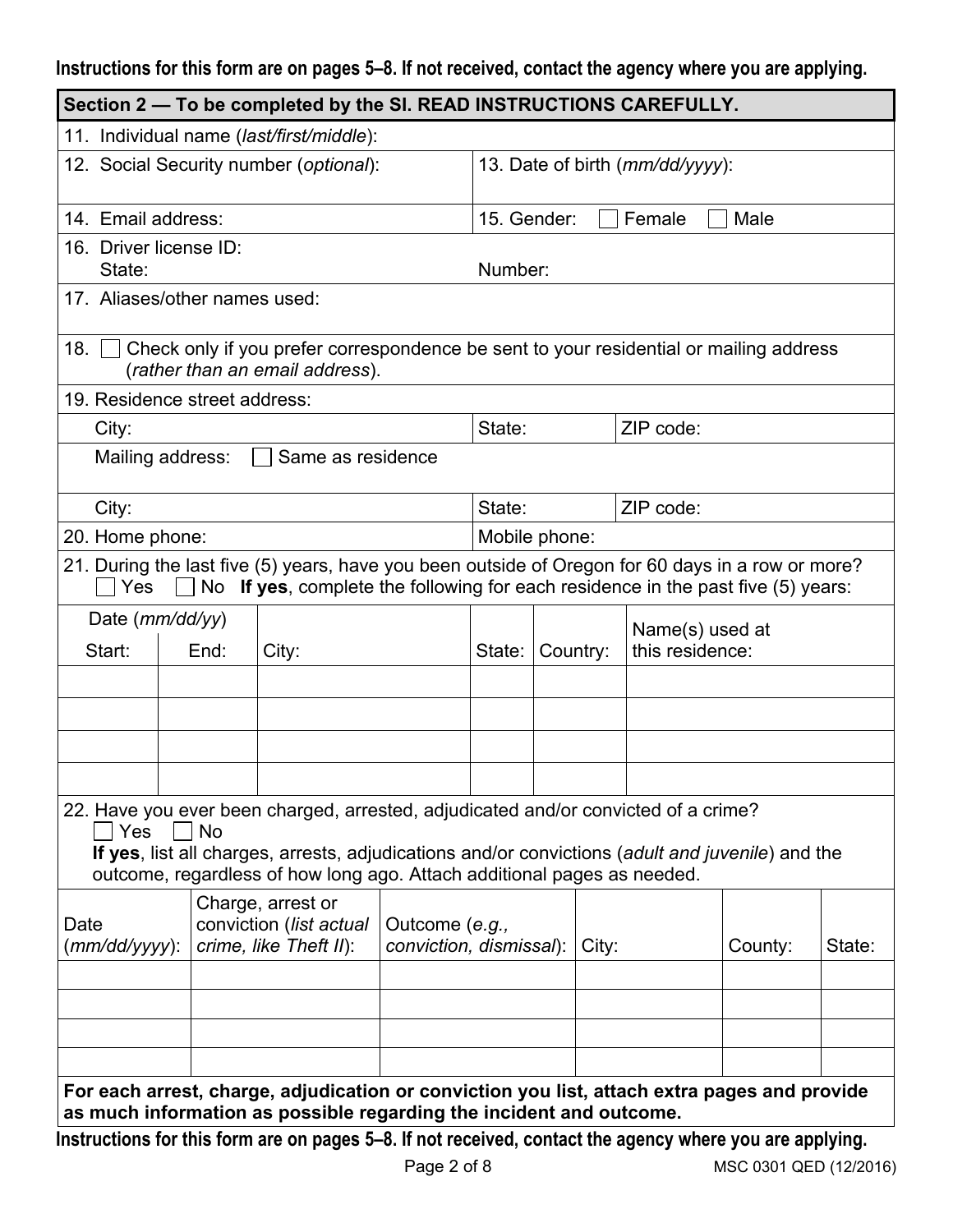| 23. If you have potentially disqualifying convictions or conditions, the BCU must consider several<br>factors to determine the risk of vulnerable individuals and your fitness to hold the position.<br>Please provide any information about the details of your potentially disqualifying history,<br>yourself, your training, education, work history, treatment and circumstances since your<br>potentially disqualifying history that you want the BCU to weigh. Add additional pages<br>as needed.                                      |  |  |  |  |  |
|----------------------------------------------------------------------------------------------------------------------------------------------------------------------------------------------------------------------------------------------------------------------------------------------------------------------------------------------------------------------------------------------------------------------------------------------------------------------------------------------------------------------------------------------|--|--|--|--|--|
|                                                                                                                                                                                                                                                                                                                                                                                                                                                                                                                                              |  |  |  |  |  |
|                                                                                                                                                                                                                                                                                                                                                                                                                                                                                                                                              |  |  |  |  |  |
|                                                                                                                                                                                                                                                                                                                                                                                                                                                                                                                                              |  |  |  |  |  |
|                                                                                                                                                                                                                                                                                                                                                                                                                                                                                                                                              |  |  |  |  |  |
|                                                                                                                                                                                                                                                                                                                                                                                                                                                                                                                                              |  |  |  |  |  |
| 24. Signature of SI Authorizing Background Check Process and Release of Information<br>I have been provided pages 5-8 of this background check request form and have read and<br>understand the instructions given there.                                                                                                                                                                                                                                                                                                                    |  |  |  |  |  |
| My submission of this form with my signature authorizes the Background Check Unit (BCU) to<br>initiate a criminal records check, which may include a national criminal records check requiring<br>fingerprints, and to receive the results from Oregon State Police and the FBI. I understand that<br>BCU will complete an abuse check on me. Any information from these checks may be shared<br>with a qualified entity designee at the facility or licensing authority associated with this<br>application.                                |  |  |  |  |  |
| My submission of this form with my signature authorizes BCU to request and receive any<br>juvenile, police, court or investigation reports needed to complete this background<br>check. In the event BCU discovers potentially disqualifying convictions or conditions,<br>including abuse, BCU may notify me at the address or email I have given to request<br>additional information.                                                                                                                                                     |  |  |  |  |  |
| My submission of this form with my signature authorizes BCU to release information<br>given in this background check request or position information to any criminal justice<br>agency or investigative body as needed for investigation, outstanding warrants or<br>supervision requirements.                                                                                                                                                                                                                                               |  |  |  |  |  |
| I authorize BCU to process this background check request. I certify that all statements I have<br>made are currently accurate. I understand that I need to disclose any new information that<br>occurs after I submit this form while the background check is still pending. I understand that if I<br>provide false or incomplete information, my application may be closed or I may be denied the<br>position. I understand the background check may be repeated any time while I hold the position<br>for which this check is being done. |  |  |  |  |  |

SI signature: \_\_\_\_\_\_\_\_\_\_\_\_\_\_\_\_\_\_\_\_\_\_\_\_\_\_\_\_\_\_\_\_\_\_\_\_\_\_\_\_\_\_\_\_ Date: \_\_\_\_\_\_\_\_\_\_\_\_\_\_\_

**Instructions for this form are on pages 5–8. If not received, contact the agency where you are applying.**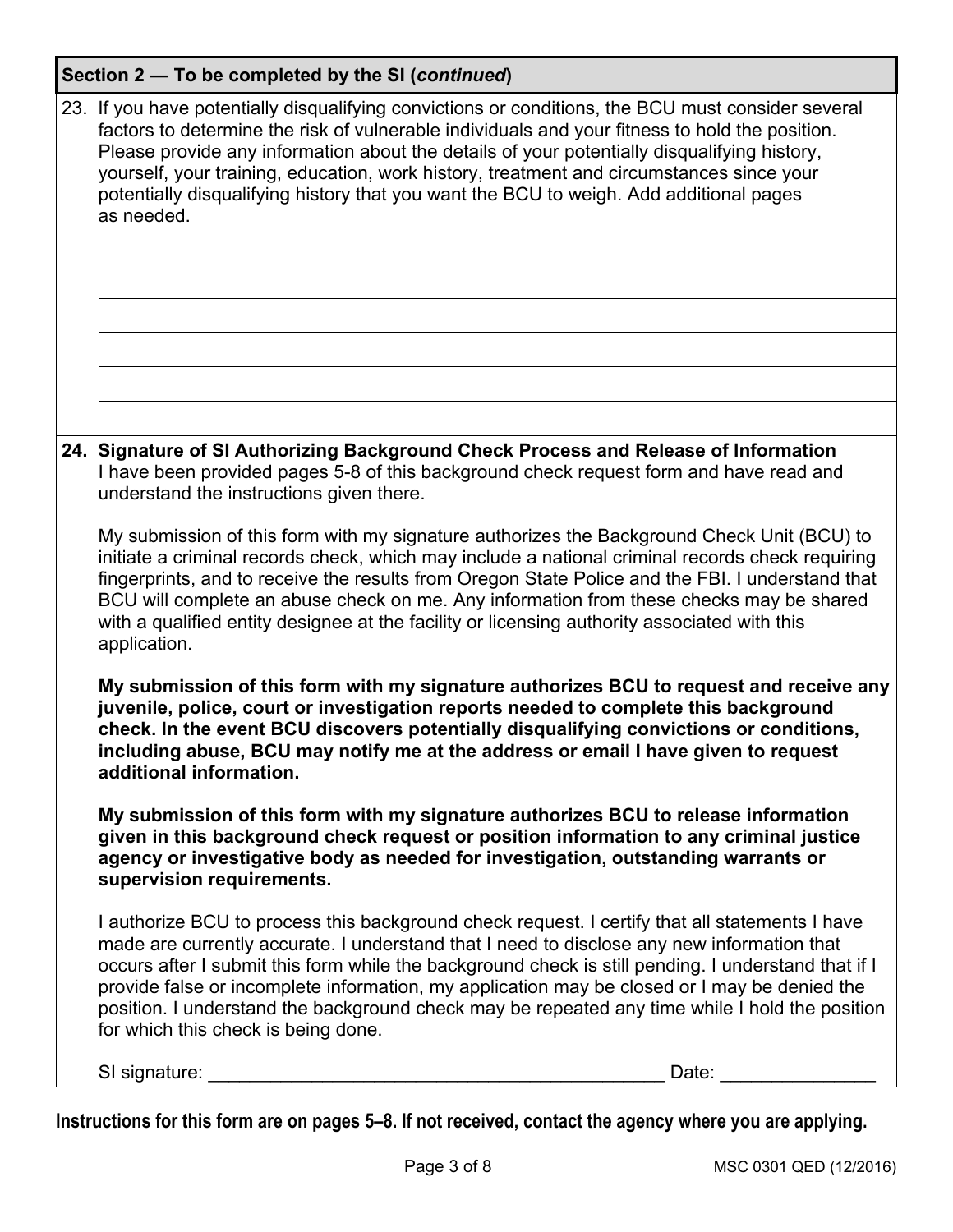| Section 3 - Information to be completed by the QED on the "SI Summary Page" in CRIMS                                                                                                                                                        |       |  |  |  |  |
|---------------------------------------------------------------------------------------------------------------------------------------------------------------------------------------------------------------------------------------------|-------|--|--|--|--|
| 25. Has the SI disclosed any adverse criminal history occurring within the past five (5) years?<br>  Yes     No                                                                                                                             |       |  |  |  |  |
| If the answer is yes, you MAY NOT hire the SI on a preliminary basis pending the final<br>fitness determination.                                                                                                                            |       |  |  |  |  |
| If the answer is no, you may hire the SI on a preliminary basis pending the final fitness<br>determination, if allowed by your agency's licensing program rules. The SI must be actively<br>supervised in accordance with OAR 407-007-0315. |       |  |  |  |  |
| SI being hired on a preliminary basis? $\Box$ Yes<br>No.                                                                                                                                                                                    |       |  |  |  |  |
| I request an expedited review for hiring on a preliminary basis. The BCU may complete a<br>preliminary fitness determination if fingerprints are required for this SI.                                                                      |       |  |  |  |  |
| 26. The SI has disclosed (check all that apply):<br>Out-of-state driver license/state ID card<br>Out-of-state residence<br>Out-of-state residence within the past five (5) years<br>Criminal history in Oregon or any other jurisdiction    |       |  |  |  |  |
| If any of the above is checked or if you have reason to believe that the SI's identity needs to<br>be confirmed, fingerprints are required for this SI regardless of whether this is an initial<br>application or a recheck.                |       |  |  |  |  |
| 27. QED signature:                                                                                                                                                                                                                          | Date: |  |  |  |  |

# **Section 3 (***page 4***) to be completed by QED. Pages 5–8 are instructions for the subject individual.**

All documents related to this background check request (*including this form*) should be scanned and attached to the CRIMS record using the **add/edit documents** button on the SI summary page.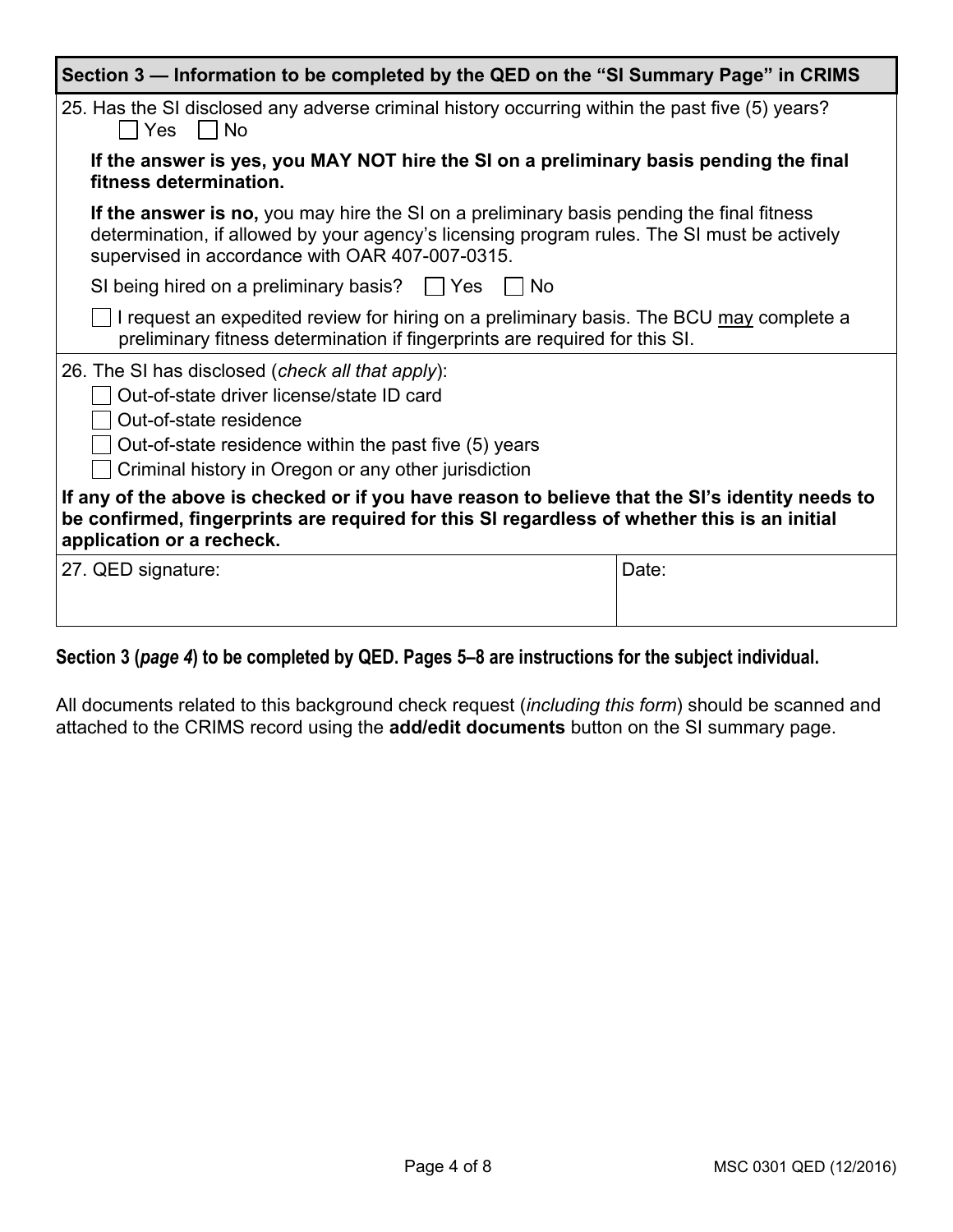



# **Background Check Request**

# **Instructions for Subject Individual (SI)**

## *Read all of the instructions before completing the form.*

As the subject of this background check, you are referred to in these instructions as the subject individual (SI). The qualified entity (QE) listed in box 1 is the agency where you are applying to work or hold a position. The qualified entity designee (QED) is a person at the QE who has received training from the Department of Human Services Background Check Unit (BCU) for background checks: the QED is usually your contact for doing this background check.

## **Section 2 — You, the SI, complete this section.**

- 11. Type or print your complete name.
- 12. The disclosure of your Social Security number (SSN) is optional. The BCU requests the SSN solely for the purpose of positively identifying you during the background check process. If you do not provide a SSN, the BCU may request fingerprints to confirm identity.
- 13. Enter your date of birth (*mm/dd/yyyy*).
- 14. Enter your email address.
- 15. Check the box for your gender.
- 16. Enter your driver license or state ID, listing the state and the number.
- 17. Type or print all aliases or other names you have ever used.
- 18. Check this box only if you prefer to have correspondence from BCU sent to your mailing address rather than email. *BCU will send any correspondence via regular mail if it contains confidential information.*
- 19. Type or print your residence address. If you have a mailing address that is different from your residence, type or print it.
- 20. Type or print the phone numbers where you can be reached.
- 21. If you have lived outside of Oregon in the past five (5) years for more than 60 days in a row, check the "yes" box and provide details of your previous residences. If you have lived in Oregon for the entire past five (5) years, check the "no" box and go to #22.
- 22. Provide information on your criminal history. If you have never been arrested, charged, or convicted, check the "no" box and go to #23.

**Disclose all criminal history —** You must accurately and completely disclose all history (*adult and juvenile*) regardless of how long ago it happened. This includes all felonies, misdemeanors, probation violations and failures to appear. If you fail to list any part of your history, your application may be closed or you may be denied due to false statement. Any serious traffic offense such as reckless driving, driving under the influence of intoxicants (DUII) and driving while suspended (DWS), must be listed. Failure to appear, even for a minor traffic violation, must be listed.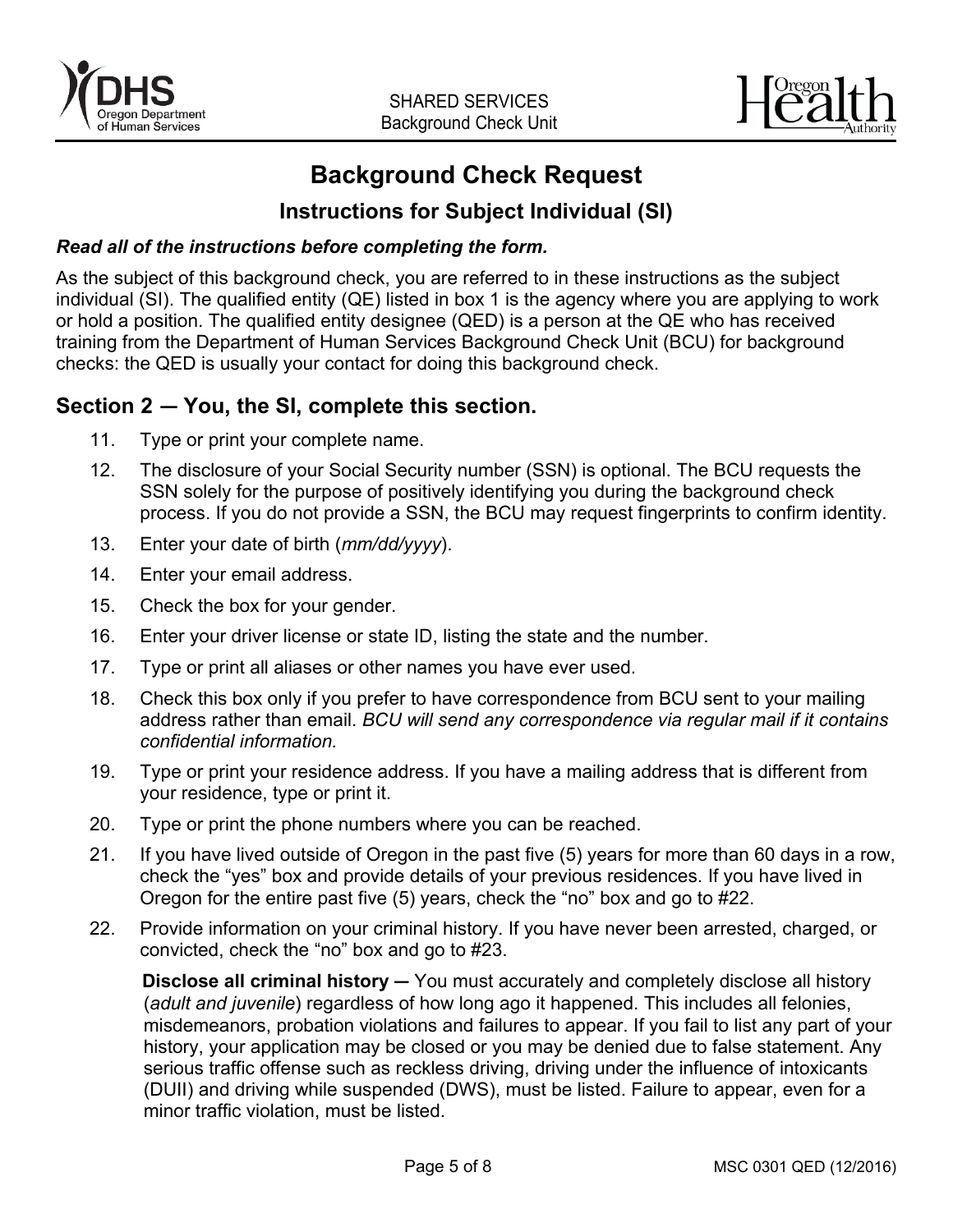If you are not sure if something should be listed, you should list it. For each charge, arrest, adjudication, or conviction, include the exact date (*mm/dd/yyyy*), location and the outcome. If you do not remember the exact date, round to the nearest month or year (*for example, if the date was sometime in May of 2013, use the date 01/01/2013; if the date was sometime in 2010, use the date 01/01/2010*).

You do not need to disclose any charge, arrest, conviction or adjudication which has been expunged or set aside. If you are uncertain (*for example, you do not have documented proof of court action, or you have not requested a copy of your record to confirm that the expunction or setting aside has occurred*), you may disclose without penalty: if you disclose anything which has been expunged or set aside, or provide documentation proofing something has been expunged or set aside, BCU will in no way use any charge, arrest, conviction or adjudication which has been expunged or set aside in a weighing test or fitness determination.

*If you have any new arrests, charges, convictions or adjudications after submitting this background check request form but before the final fitness determination:* Contact the agency where you are applying to work or hold a position. The QED will need to add this information, including any additional information you want to provide (*see instructions for #23 below*), to the background check request already submitted to BCU.

Violations and infractions: Minor moving and non-moving traffic violations are not required to be listed.

**Note: Although you are not being asked in this form to disclose any history of your being considered an alleged or reported perpetrator of abuse, BCU will conduct an abuse check on you. If you would like to disclose any abuse history, you may do so by attaching additional pages to the background check request form, or giving them to your contact at the agency for which you are doing this background check.**

- 23. **If you have criminal or abuse history, BCU will weigh several factors to decide if you are fit for the position for which you are applying. Respond to the following questions, attaching additional pages as needed. Attach documentation to support your responses.** 
	- What happened leading up to the criminal or abuse history?
	- Explain the outcome of the criminal or abuse history.
	- List any requirements resulting from each event.
	- Describe any treatment, education and training specifically related to your history.
	- How is your history relevant to your position?
	- How has your life changed since your history?
	- Explain how you no longer pose a risk to the physical, emotional or financial well-being of vulnerable people.
	- List other information you believe would be helpful in making a decision in this case.

Note: Some convictions and conditions may be subject to ORS 443.004 or federal mandatory exclusions and a weighing test may not be allowed. See more information below under Possible Outcomes.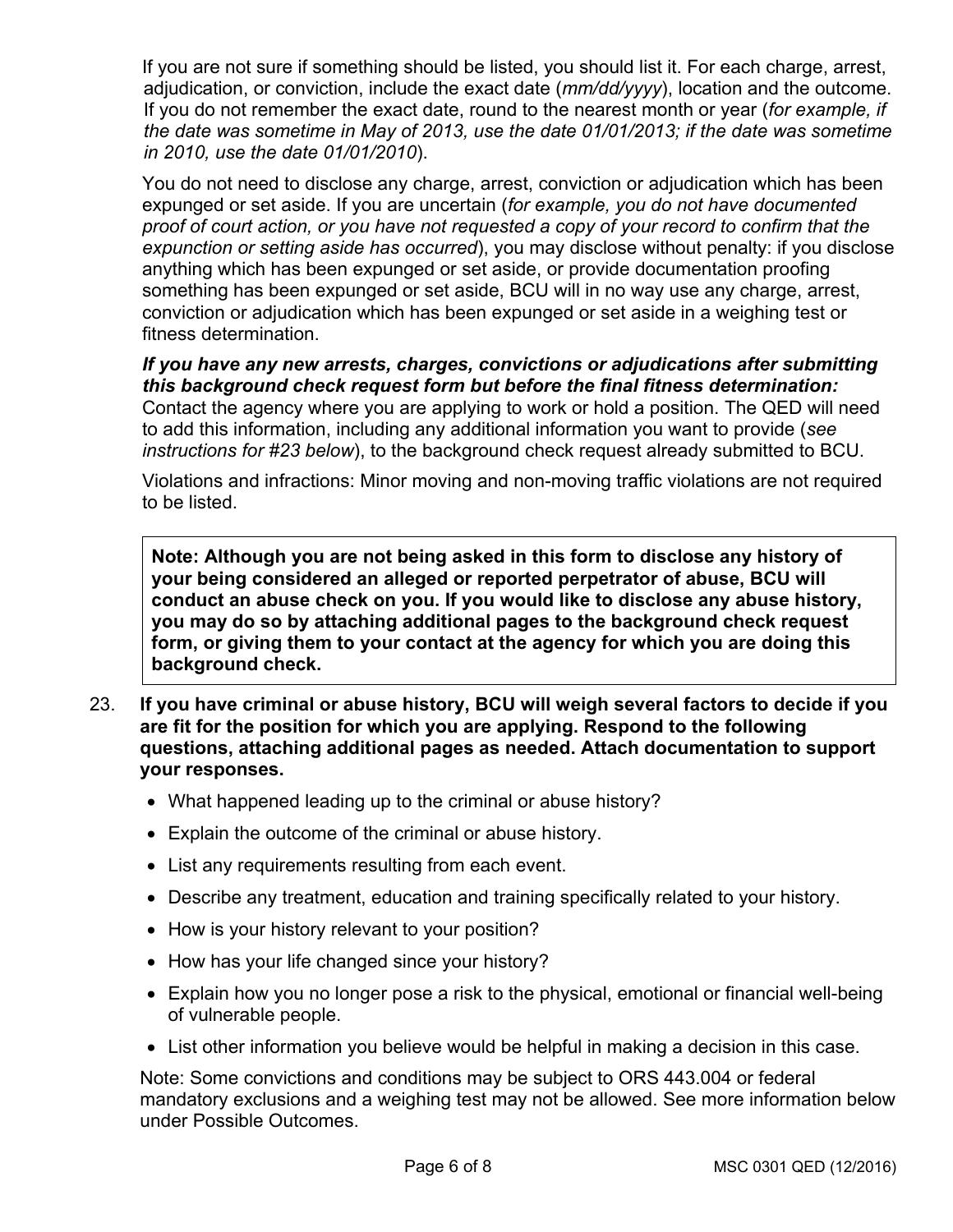24. **CAREFULLY READ THE STATEMENTS IN THIS SECTION. YOUR SIGNATURE INDICATES YOUR UNDERSTANDING OF AND AGREEMENT WITH ALL STATEMENTS AND YOUR AUTHORIZATION TO RELEASE OF INFORMATION BY BCU.** Sign and date the form. Return it to the person listed in #2 or to your contact in the agency for which you are completing this background check request.

**What is potentially disqualifying —** Review the Department of Administrative Services (DAS) and the Provider background check rules available at [http://www.oregon.gov/DHS/BUSINESS-](http://www.oregon.gov/DHS/BUSINESS-SERVICES/CHC/Pages/index.aspx)[SERVICES/CHC/Pages/index.aspx](http://www.oregon.gov/DHS/BUSINESS-SERVICES/CHC/Pages/index.aspx) for a complete list of what is potentially disqualifying. If you have potentially disqualifying convictions or other potentially disqualifying criminal conditions, you may challenge your record if you believe it to be incomplete or inaccurate. See below regarding challenging. In general, the following are potentially disqualifying:

- All criminal convictions and adjudications.
- Other current or recent criminal actions, such as probation violations, sex offender registration, current diversion, conditional discharge, parole, or probation.
- Adult protective services history of physical or sexual abuse or financial exploitation assessed on or after Jan. 1, 2010 for which you were found to be responsible. Abuse information is provided to BCU by the Office of Abuse Prevention and Investigations and the Aging and People with Disabilities (APD) based on severity.
- Effective 12/01/2016, child protective services history held by the department, regardless of the type of abuse or the date of the initial report for which you were found to be responsible.

## **Possible outcome of your background check:**

- **Approved**: Your background check is approved for the position listed on this form. An approval does not guarantee employment or placement.
- **Approved with restrictions**: Your background check is approved to work but are restricted to a specific client, a specific work site or a set of duties. This decision may be appealed. A restricted approval does not guarantee employment or placement.
- **Denial**: Based on the background check, you are denied. You may not hold the position listed on this form and you must be terminated immediately. This decision may be appealed, but you may not hold the position during the appeal.
- **Case closed**: If you do not provide a complete and accurate disclosure of your criminal history or you do not cooperate with this background check process, your application may be closed without a final decision. There are no appeal rights, but you may be able to reapply immediately.
- **Ineligible**: Oregon Revised Statute (ORS) 443.004 prohibits individuals from working in certain positions if they have one or more specific convictions. A complete list of convictions is available at [http://www.oregon.gov/DHS/BUSINESS-SERVICES/CHC/Pages/HB2442.aspx.](http://www.oregon.gov/DHS/BUSINESS-SERVICES/CHC/Pages/HB2442.aspx) ORS 443.004 covers home care workers and personal support workers; adult foster homes; community-based care for seniors and individuals with disabilities (*excluding nursing facilities*), and all positions working with individuals with developmental disabilities. If found ineligible, you may not hold the position listed on this form and must be terminated immediately. You do not have appeal rights. The BCU will provide more information in the email or letter sent to you.